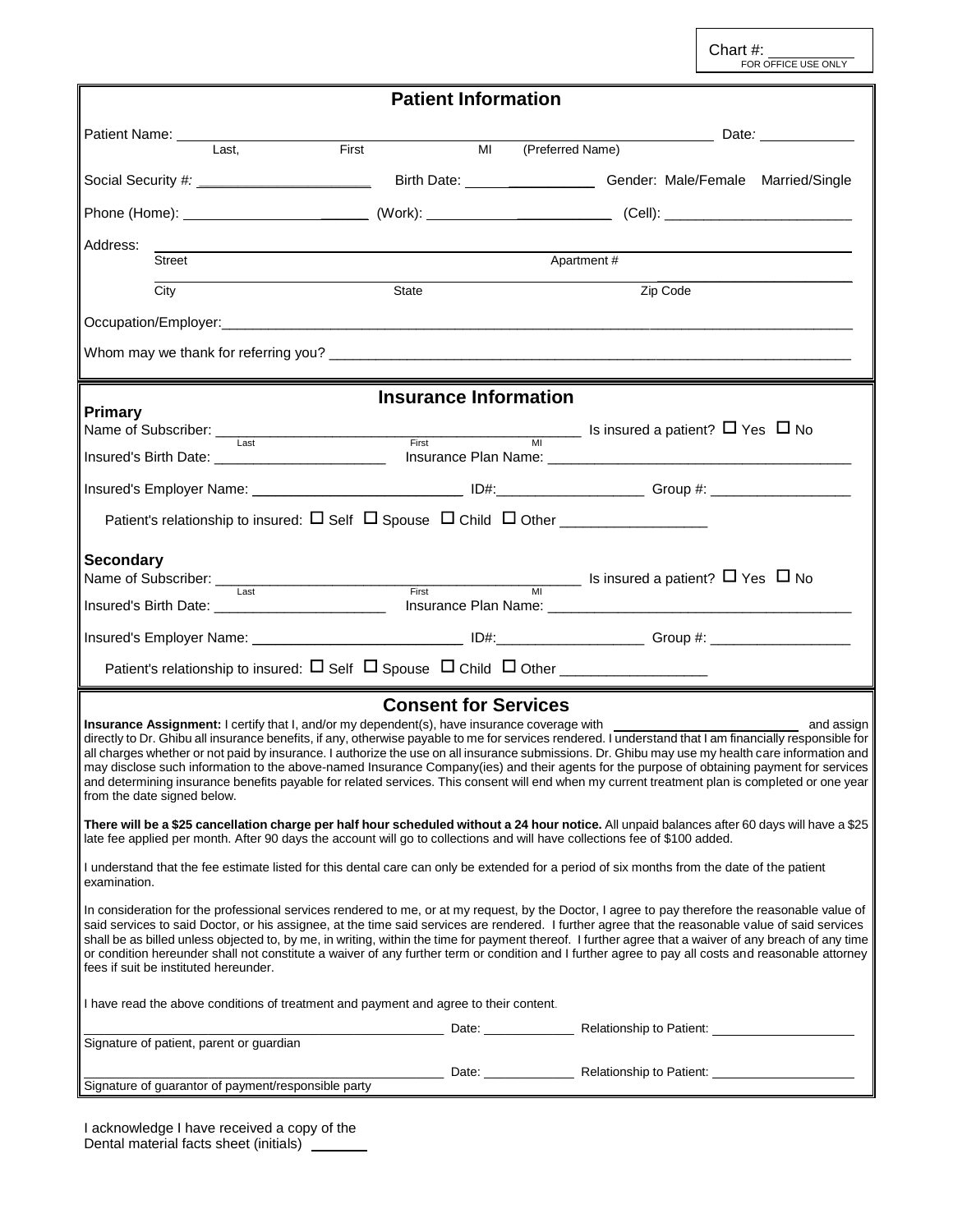| <b>Dental History</b>      |                                   |            |           |                                |            |           |  |  |
|----------------------------|-----------------------------------|------------|-----------|--------------------------------|------------|-----------|--|--|
| Reason for today's visit   | Have you had:                     |            |           |                                |            |           |  |  |
|                            | Bad breath                        | <b>YES</b> | NO.       | Jaw pain or tiredness          | <b>YES</b> | NO        |  |  |
| <b>Former Dentist</b>      | Bleeding gums                     | <b>YES</b> | NO.       | Lip or cheek biting            | <b>YES</b> | NO        |  |  |
|                            | Blisters on lips or mouth         | <b>YES</b> | <b>NO</b> | Loose teeth or broken fillings | <b>YES</b> | NO        |  |  |
| City/State                 | Burning sensation on tonque       | <b>YES</b> | NO.       | Mouth breathing                | <b>YES</b> | <b>NO</b> |  |  |
|                            | Chew on one side of mouth         | <b>YES</b> | NO.       | Mouth pain                     | <b>YES</b> | <b>NO</b> |  |  |
| Date of last dental visit  | Cigarette, pipe, or cigar smoking | <b>YES</b> | NO.       | Orthodontic treatment          | <b>YES</b> | <b>NO</b> |  |  |
|                            | Clicking or popping jaw           | <b>YES</b> | NO.       | Pain around ear                | <b>YES</b> | <b>NO</b> |  |  |
| Date of last dental X-rays | Dry mouth                         | <b>YES</b> | NO.       | Periodontal treatment          | <b>YES</b> | NO        |  |  |
|                            | Fingernail biting                 | <b>YES</b> | NO.       | Sensitivity to cold            | <b>YES</b> | <b>NO</b> |  |  |
| How often do you floss?    | Food collection between teeth     | <b>YES</b> | NO.       | Sensitivity to heat            | <b>YES</b> | NO        |  |  |
|                            | Foreign objects in mouth          | <b>YES</b> | NO.       | Sensitivity to sweets          | <b>YES</b> | <b>NO</b> |  |  |
| How often do you brush?    | Grinding teeth                    | <b>YES</b> | NO.       | Sensitivity when biting        | <b>YES</b> | <b>NO</b> |  |  |
|                            | Gum swollen or tender             | <b>YES</b> | <b>NO</b> | Sores or growths in mouth      | <b>YES</b> | NO        |  |  |

## **Health History**

| <b>Health History</b>                                                  |                       |           |                                                  |            |                     |                                  |            |           |  |
|------------------------------------------------------------------------|-----------------------|-----------|--------------------------------------------------|------------|---------------------|----------------------------------|------------|-----------|--|
| Have you ever had any of the following? Please check those that apply: |                       |           |                                                  |            |                     |                                  |            |           |  |
| AIDS                                                                   | <b>YES</b>            | <b>NO</b> | Epilepsy                                         | YES.       | NO                  | Pacemaker                        | <b>YES</b> | <b>NO</b> |  |
| Anemia                                                                 | <b>YES</b>            | <b>NO</b> | <b>Excessive Bleeding</b>                        | <b>YES</b> | <b>NO</b>           | <b>Psychiatric Care</b>          | <b>YES</b> | <b>NO</b> |  |
| Arthritis, Rheumatism                                                  | <b>YES</b>            | <b>NO</b> | Fainting or dizziness                            | <b>YES</b> | <b>NO</b>           | <b>Radiation Treatment</b>       | <b>YES</b> | <b>NO</b> |  |
| <b>Artificial Heart Valves</b>                                         | <b>YES</b>            | <b>NO</b> | Glaucoma                                         | <b>YES</b> | <b>NO</b>           | <b>Respiratory Problems</b>      | <b>YES</b> | <b>NO</b> |  |
| Artificial Joints, Screws,                                             | <b>YES</b>            | <b>NO</b> | Headaches                                        | <b>YES</b> | <b>NO</b>           | <b>Scarlet Fever</b>             | <b>YES</b> | <b>NO</b> |  |
| Pins, etc.                                                             |                       |           | <b>YES</b><br><b>NO</b><br><b>Heart Problems</b> |            | Shortness of Breath | <b>YES</b>                       | <b>NO</b>  |           |  |
| Asthma                                                                 | <b>YES</b>            | <b>NO</b> | <b>Heart Murmur</b>                              | <b>YES</b> | <b>NO</b>           | Sinus Problems                   | <b>YES</b> | <b>NO</b> |  |
| <b>Back Problems</b>                                                   | <b>YES</b>            | <b>NO</b> | Hepatitis                                        | <b>YES</b> | <b>NO</b>           | Skin Rash                        | <b>YES</b> | <b>NO</b> |  |
| Bleeding abnormally, with                                              | <b>YES</b>            | <b>NO</b> | Herpes                                           | <b>YES</b> | <b>NO</b>           | Special Diet/Weight Loss         | <b>YES</b> | <b>NO</b> |  |
| extractions or surgery                                                 |                       |           | Hernia Repair                                    | <b>YES</b> | <b>NO</b>           | <b>Stroke</b>                    | <b>YES</b> | <b>NO</b> |  |
| <b>Blood Disease</b>                                                   | <b>YES</b>            | <b>NO</b> | <b>High Blood Pressure</b>                       | <b>YES</b> | <b>NO</b>           | Swollen Feet or Ankles           | <b>YES</b> | <b>NO</b> |  |
| Cancer                                                                 | <b>YES</b>            | <b>NO</b> | <b>HIV Positive</b>                              | <b>YES</b> | <b>NO</b>           | Swollen Neck Glands              | <b>YES</b> | <b>NO</b> |  |
| <b>Chemical Dependency</b>                                             | <b>YES</b>            | <b>NO</b> | Jaundice                                         | <b>YES</b> | <b>NO</b>           | <b>Thyroid Problems</b>          | <b>YES</b> | <b>NO</b> |  |
| Chemotherapy                                                           | <b>YES</b>            | <b>NO</b> | Jaw Pain                                         | <b>YES</b> | <b>NO</b>           | Tonsillitis                      | <b>YES</b> | <b>NO</b> |  |
| <b>Circulatory Problems</b>                                            | <b>YES</b>            | <b>NO</b> | Kidney Disease                                   | <b>YES</b> | <b>NO</b>           | Tuberculosis                     | <b>YES</b> | <b>NO</b> |  |
| <b>Congenital Heart Lesions</b>                                        | <b>YES</b>            | <b>NO</b> | Liver Disease                                    | <b>YES</b> | <b>NO</b>           | <b>Tumors or Growths</b>         | <b>YES</b> | <b>NO</b> |  |
| <b>Cortisone Treatments</b>                                            | <b>YES</b>            | <b>NO</b> | Nervous Disorder                                 | <b>YES</b> | <b>NO</b>           | Ulcers                           | <b>YES</b> | <b>NO</b> |  |
| Cough, persistent or Bloody                                            | <b>YES</b>            | <b>NO</b> | Mitral Valve Prolapse                            | <b>YES</b> | <b>NO</b>           | <b>Venereal Disease</b>          | <b>YES</b> | <b>NO</b> |  |
| <b>Diabetes</b>                                                        | <b>YES</b>            | <b>NO</b> | Osteoporosis                                     | <b>YES</b> | <b>NO</b>           |                                  |            |           |  |
| Have you ever taken:                                                   | Have you ever had any |           |                                                  | Women:     |                     |                                  |            |           |  |
| <b>Blood thinners</b>                                                  | <b>YES</b>            | <b>NO</b> | complications following dental                   |            |                     | Are you pregnant?                | <b>YES</b> | <b>NO</b> |  |
| Coumadin                                                               | <b>YES</b>            | <b>NO</b> | treatment?                                       |            |                     | Due date:                        |            |           |  |
| Warfarin                                                               | <b>YES</b>            | <b>NO</b> | <b>YES</b><br><b>NO</b>                          |            |                     |                                  |            |           |  |
| Fosamax                                                                | <b>YES</b>            | <b>NO</b> |                                                  |            |                     | Are you nursing?                 | <b>YES</b> | <b>NO</b> |  |
| Levoxyl                                                                | <b>YES</b>            | <b>NO</b> | If yes, please describe:                         |            |                     |                                  |            |           |  |
| Synthroid                                                              | <b>YES</b>            | <b>NO</b> |                                                  |            |                     | Please print all medications you |            |           |  |
| Are you allergic to:                                                   |                       |           |                                                  |            |                     | are currently taking:            |            |           |  |
| Aspirin                                                                | <b>YES</b>            | <b>NO</b> | Have you ever been hospitalized                  |            |                     |                                  |            |           |  |
| <b>Barbiturates</b>                                                    | <b>YES</b>            | <b>NO</b> |                                                  |            |                     |                                  |            |           |  |
| Codeine                                                                | <b>YES</b>            | <b>NO</b> | or do you have any other                         |            |                     |                                  |            |           |  |
| Ibuprofen                                                              | <b>YES</b>            | <b>NO</b> | concerns?                                        |            |                     |                                  |            |           |  |
| Latex                                                                  | <b>YES</b>            | <b>NO</b> | <b>YES</b><br><b>NO</b>                          |            |                     |                                  |            |           |  |
| Local anesthesia                                                       | <b>YES</b>            | <b>NO</b> | If yes, please describe:                         |            |                     |                                  |            |           |  |
| Metals (i.e. gold)                                                     | <b>YES</b>            | <b>NO</b> |                                                  |            |                     |                                  |            |           |  |
| Penicillin                                                             | <b>YES</b>            | <b>NO</b> |                                                  |            |                     |                                  |            |           |  |
| Other                                                                  |                       |           |                                                  |            |                     |                                  |            |           |  |

To the best of my knowledge, all of the preceding answers and information provided are true and correct. If I ever have any change in my health, I will inform the doctors at the next appointment without fail.

Signature of patient, parent or guardian

\_\_\_\_\_\_\_\_\_\_\_\_\_\_\_\_\_\_\_\_\_\_\_\_\_\_\_\_\_\_\_\_\_\_\_\_\_\_\_\_\_\_\_\_\_\_\_\_\_\_\_\_\_\_\_\_\_\_\_\_\_\_\_\_\_ Date:

\_\_\_\_\_\_\_\_\_\_\_\_\_\_\_\_\_\_\_\_\_\_\_